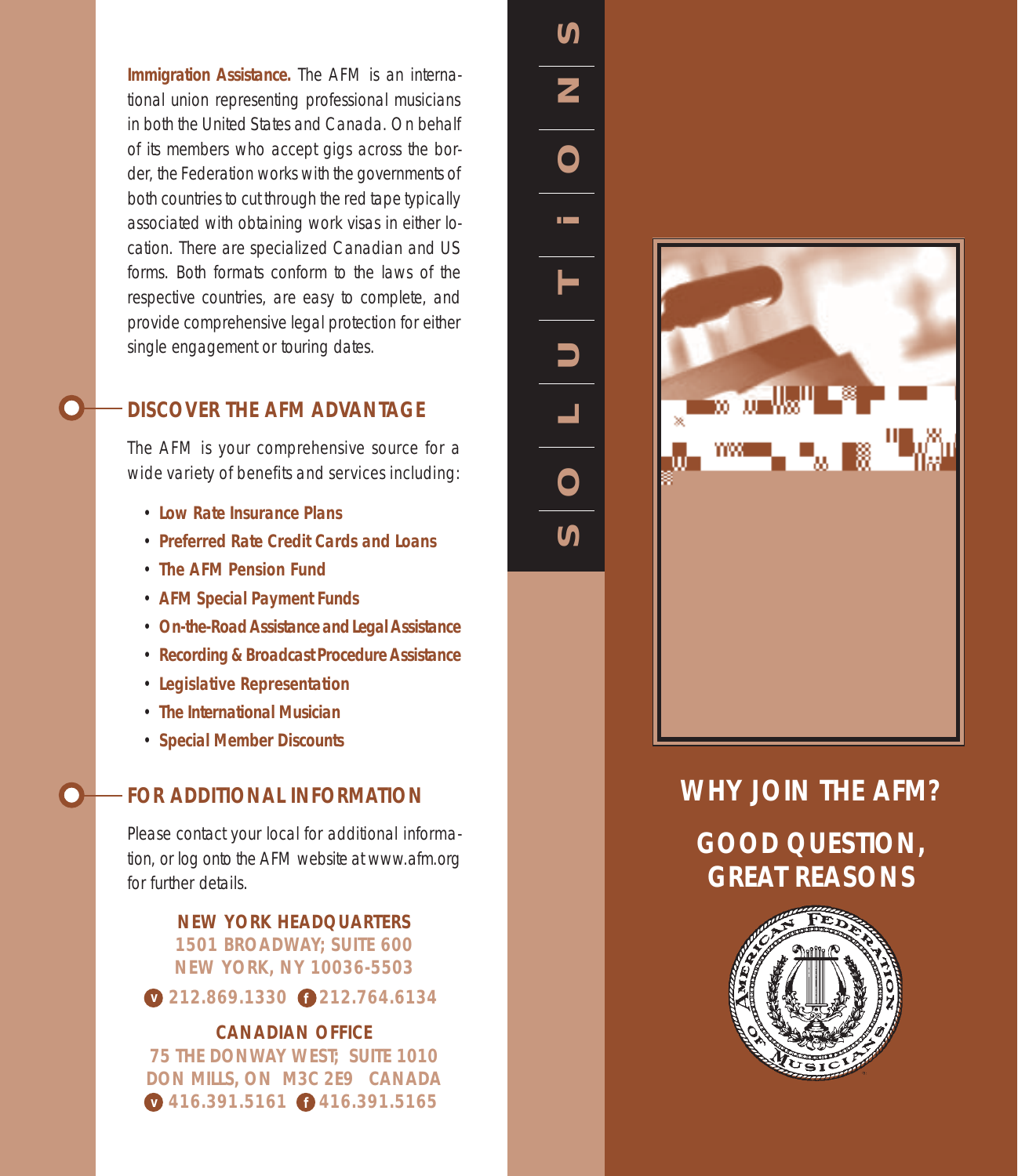## **IT'S A GREAT TIME TO BE A MEMBER**

The AFM is the largest organization in the world dedicated to representing the interests of professional musicians. More than 100,000 members perform all styles of music: alternative rock, classical, pop, gospel, jazz, country, folk, rock, big band, reggae, contemporary Christian, etc. Active members such as Diana Krall, Billy Joel, Melissa Etheridge, Wynton Marsalis, Lyle Lovett, The Tragically Hip, and Carlos Santana, represent the best of a diverse spectrum of musical genres.

The AFM has been promoting and protecting professional musicians since 1896, and it continues to be an effective advocate for musicians' rights in the workplace, whether on a symphony stage, in a recording studio, or on tour.

Members of the AFM are secure in knowing that their organization is actively lobbying in Washington, DC, to promote legislation that protects musicians' interests. The AFM also nego-tiates collective bargaining agreements with the recording industry, motion picture industry, jingle industry, TV networks, and National Public TV and Radio to provide excellent wages and working conditions for its members. If you are a full-time or part-time musician, it is to your advantage to belong to the only union that truly represents the interests of musical artists and performers.

#### **WE'VE GOT YOU COVERED**

**Musicians' Liability Insurance.** This policy provides up to \$1 million for each occurrence and up to \$2 million of aggregate coverage for lawsuits arising out of bodily injury and/or damage to property of others, occurring on or off premises during your performance.

**Equipment Insurance.** Only you know the value of your instruments and equipment, and the amount of money it would take to replace them. Most homeowner's and renter's insurance is not enough to protect you from loss, theft, or damage on location. The AFM provides an "All-Risk"

Musical Instrument and Equipment Insurance Plan. Your instruments and music-related equip-



ment are protected from vandalism, breakage, water, fire, lightning, and theft up to the full replacement value.

Also available: • Personal Accident Insurance

- 
- Health Insurance
- Major Medical Insurance
- Cancer Protection Plan
- Disability Income Plan
- Dental & Vision Insurance
- And Much More

**Preferred Rate Credit Card.** You are eligible for an exclusive offer for the AFM MasterCard with no annual fee and a low interest rate.

**Musicians' Loan Program.** AFM Advantage has an affordable loan program that offers you a variety of borrowing options at a low cost. An unsecured personal loan or line of credit lets you borrow from \$2,500 to \$25,000 at a competitive rate. A home equity loan lets you borrow from \$10,000 to \$250,000. Both types of credit offer you the flexibility of choosing either a fixed-rate loan or a variable-rate line of credit.

#### **SPECIAL FUNDS FOR AFM MEMBERS**

**Travel Assistance.** Through the AFM's toll-free number, traveling members can reach our Touring and Booking office. In the event a purchaser defaults on en engagement, assistance in recovering claims is available (you must have a contract on file with your local to use this service).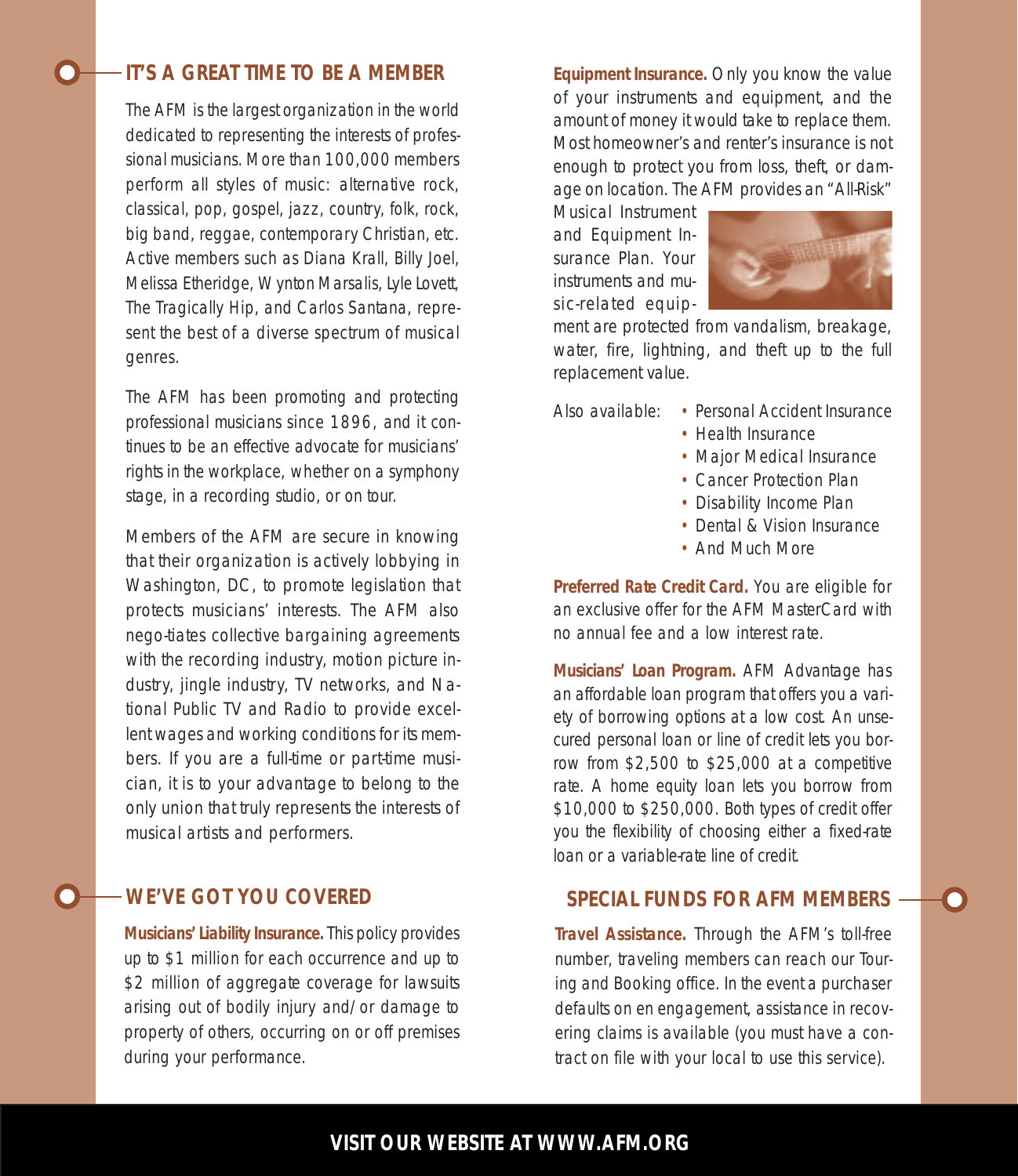**Recording Industry Music Performance Trust Funds (MPTF).** The MPTF was created in 1948 by then AFM President James Petrillo and the recording industry as an AFM collective bargaining initiative.

It has been sustained through ongoing collective bargaining agreements between the Federation and the recording industry. The trust fund is a source of funding for live concerts that are admission-free and open to the public.



**Lester Petrillo Memorial Fund for Disabled AFM Musicians.** The Lester Petrillo Memorial Fund is a charitable fund that provides modest financial aid to disabled members. This fund is not intended to replace health insurance or to provide general loans, but does assist qualified applicants on an emergency basis.

**American Federation of Musicians' and Employers' Pension Fund (AFM-EP).** The AFM-EP is one of the largest pension funds in the entertainment industry with more than \$1.5 billion in assets. Every year millions of dollars are paid out to musicians who have participated in this benefit.

**Legislative Representation.** The National Legislative Office in Washington, DC, is the center of AFM advocacy for legislation that benefits the lives of working musicians. The office addresses a variety of issues including public funding for the arts, tax deductions, labor law, copyright and intellectual property laws, and safety in the workplace (OSHA).

### **FREE SUBSCRIPTION TO THE** *IM*

**The** *International Musician* is the official journal of the AFM. Published monthly and sent to all members, this informative newspaper delivers articles of current interest to professional musicians such as educational resources, labor news, marketing and career building ideas, and personal profiles, as well as instrument sales and help wanted ads. The *International Musician* is available online in the private members-only area of the AFM website. Members may search past issues online through the *International Musician* archives.

**Audition Ads.** Monthly audition ads are also posted online*.* Beginning the first of each month,

audition ads are available online in the private members-only area of the AFM website. Auditions are organized by instrument.



**Online Resources and Forums.** In ad-

dition to the *International Musician* online, there's a lot of new and exciting information inside www.afm.org. This includes more than 30 forums where you can ask questions of other members or just talk shop; official publications, like our International Bylaws and convention proceedings; a member search where you can find other AFM members; and a complete listing of AFM staff with contact information.

#### **DISCOUNTS FOR AFM MEMBERS**

**Giardinelli Musical Instrument Catalog.** Giardinelli makes available a full-line discount catalog of brass and woodwind instruments, marching percussion instruments, concert percussion instruments, violins, violas, cellos, and more. AFM members receive an extra 5% off the already discounted prices.

**Gand Music & Sound.** Gand Music & Sound publishes the *State of the Art* catalog three times a year. It features recording gear, studio monitors, software, drum machines, keyboards, MIDI, guitars and accessories, microphones, sound systems,